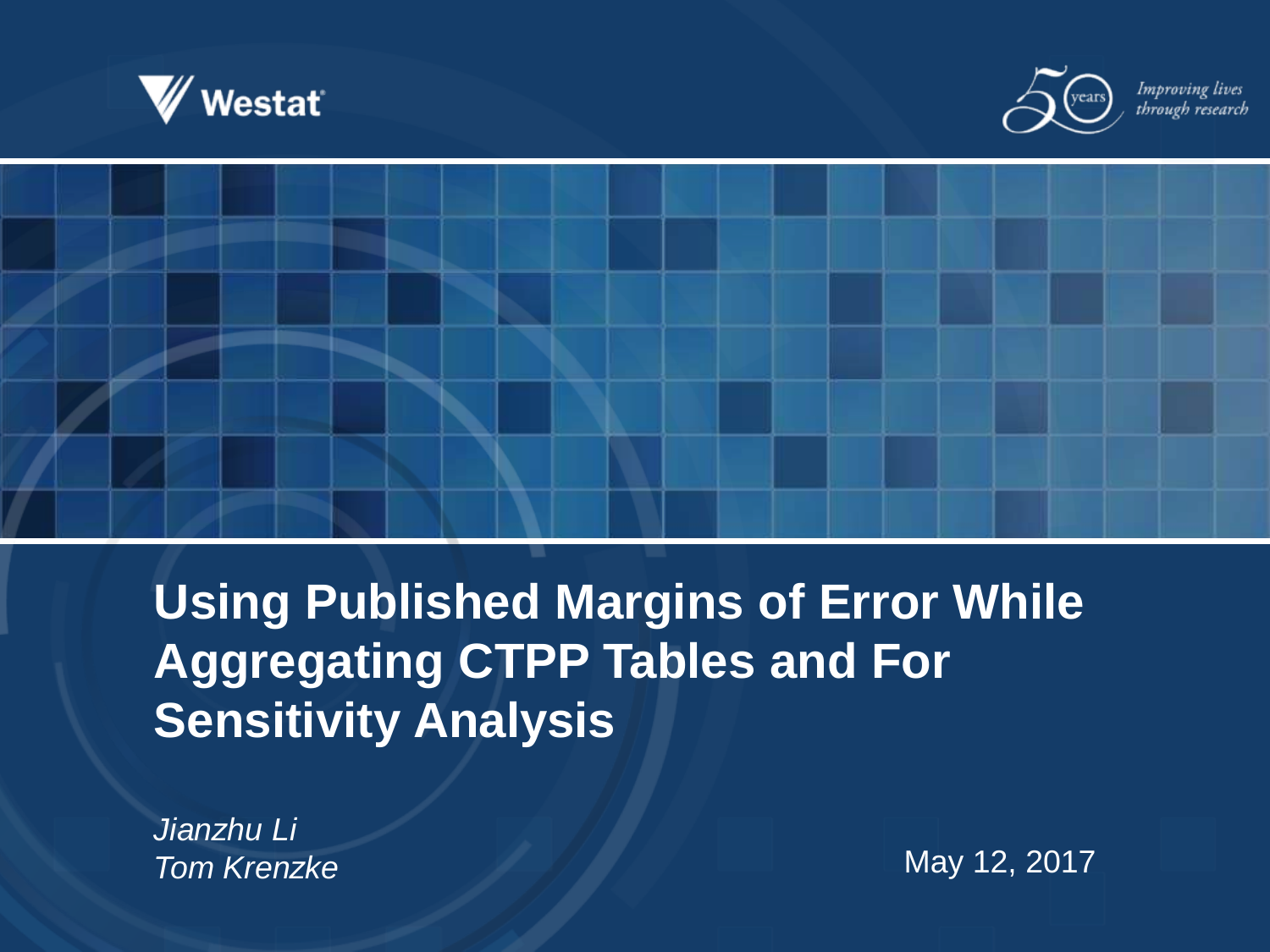### **Disclaimer**

The NCHRP Project 8-36C, Task 135 is conducted under contract to RAND and the final report is under review by the Transportation Research Board of the National Academy of Sciences, likely to be published this summer.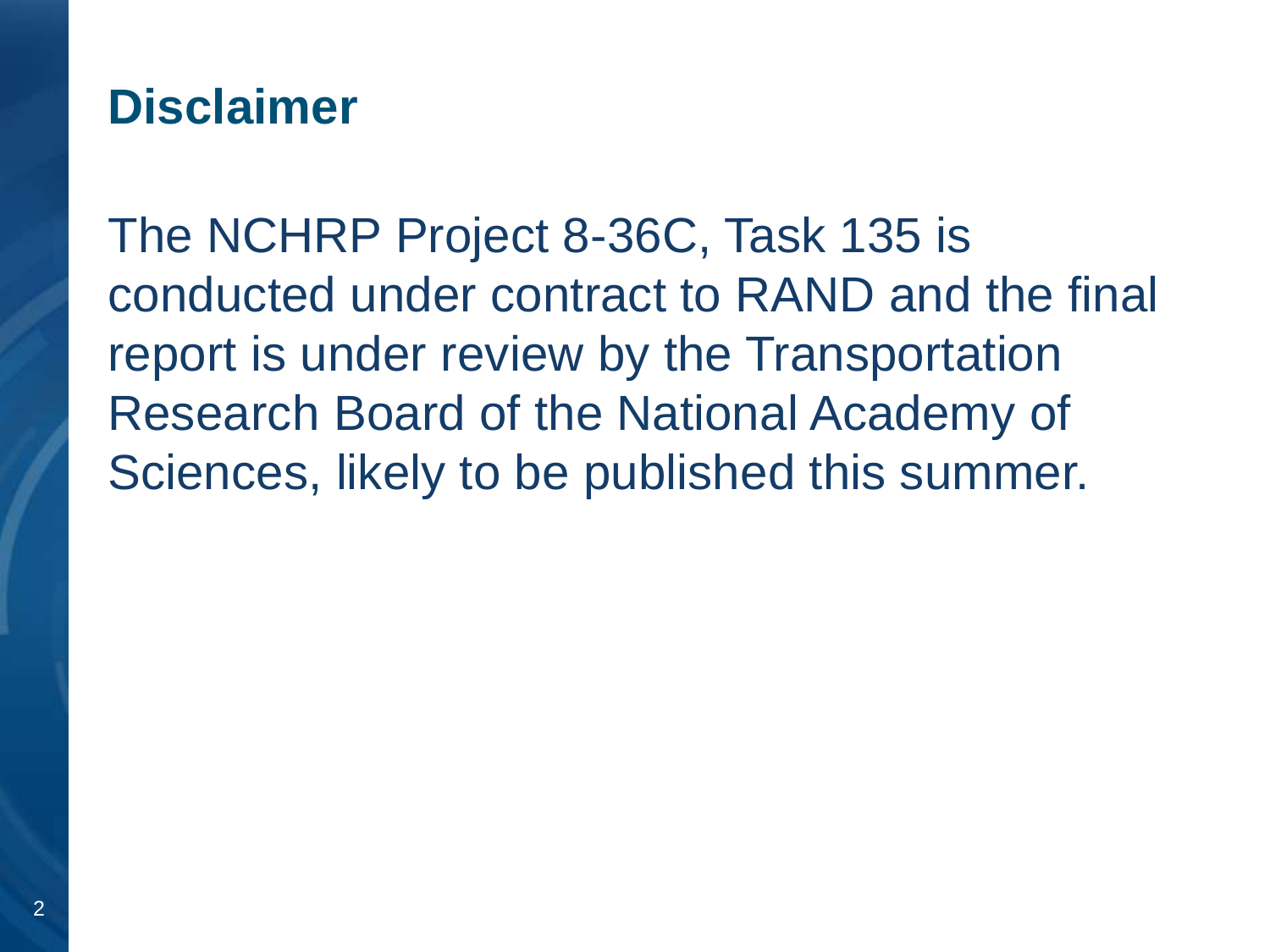### **Outline**

#### **Introduction**

- Computing margins of error (MOEs) for aggregate estimates
- Creating replicated tables for the purpose of using MOEs to measure precision in analyses
- **Summary and conclusion**

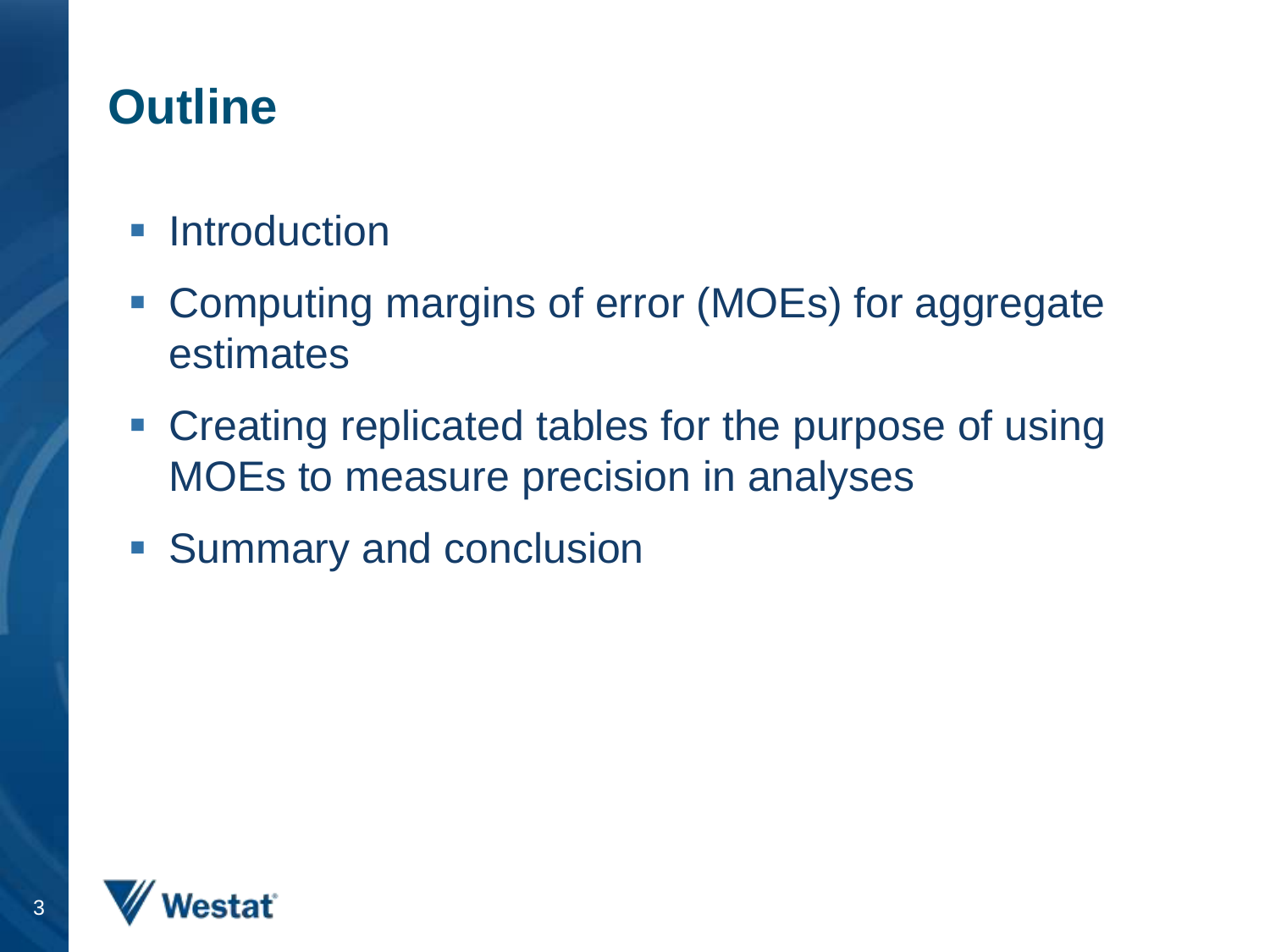### **Introduction**

- Key uses of ACS and CTPP data
	- The Census Transportation Planning Products (CTPP) comprise a set of special tabulations
		- Involve dozens of variables and provides millions of cell estimates and MOEs for small geographic units such as Traffic Analysis Zones (TAZs) that are roughly the size of Census blocks or block groups
		- Provide an important source of information for calibrating travel demand models
		- Facilitate transportation planning applications
	- The most recent CTPP is based on 2006-2010 American Community Survey (ACS) data

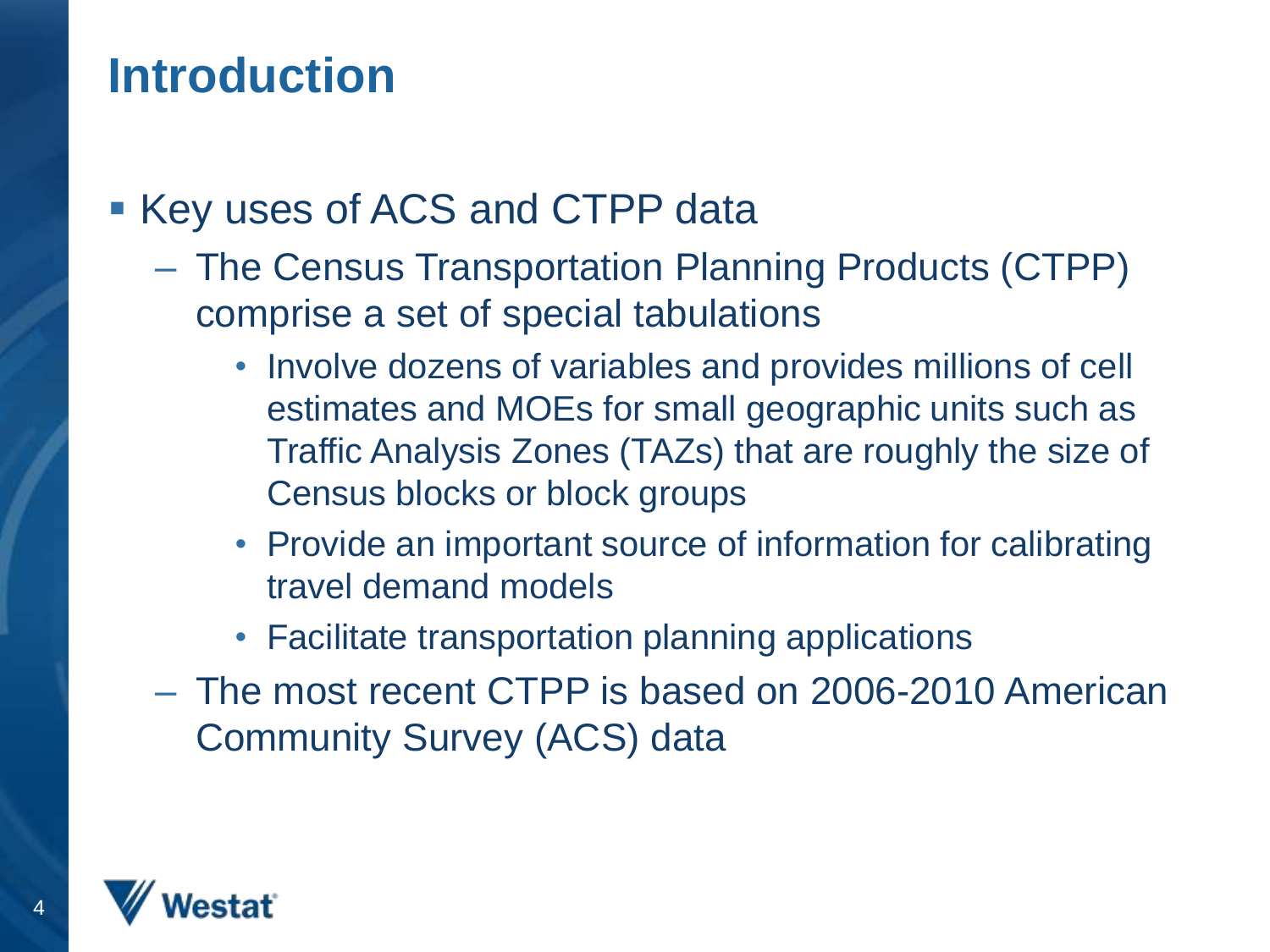### **Introduction**

- **Address the challenges in using CTPP MOEs** 
	- TAZs were made to be small so that transportation planners could piece them together in different ways for planning purposes
	- Task 1: Solve the issues related to the aggregation of table cells and the computation of MOEs
		- Current practice treats subgroups as independent when estimating the MOE for combined subgroups
	- Task 2: Provide a method to incorporate the sampling error associated with CTPP estimates in travel demand modeling

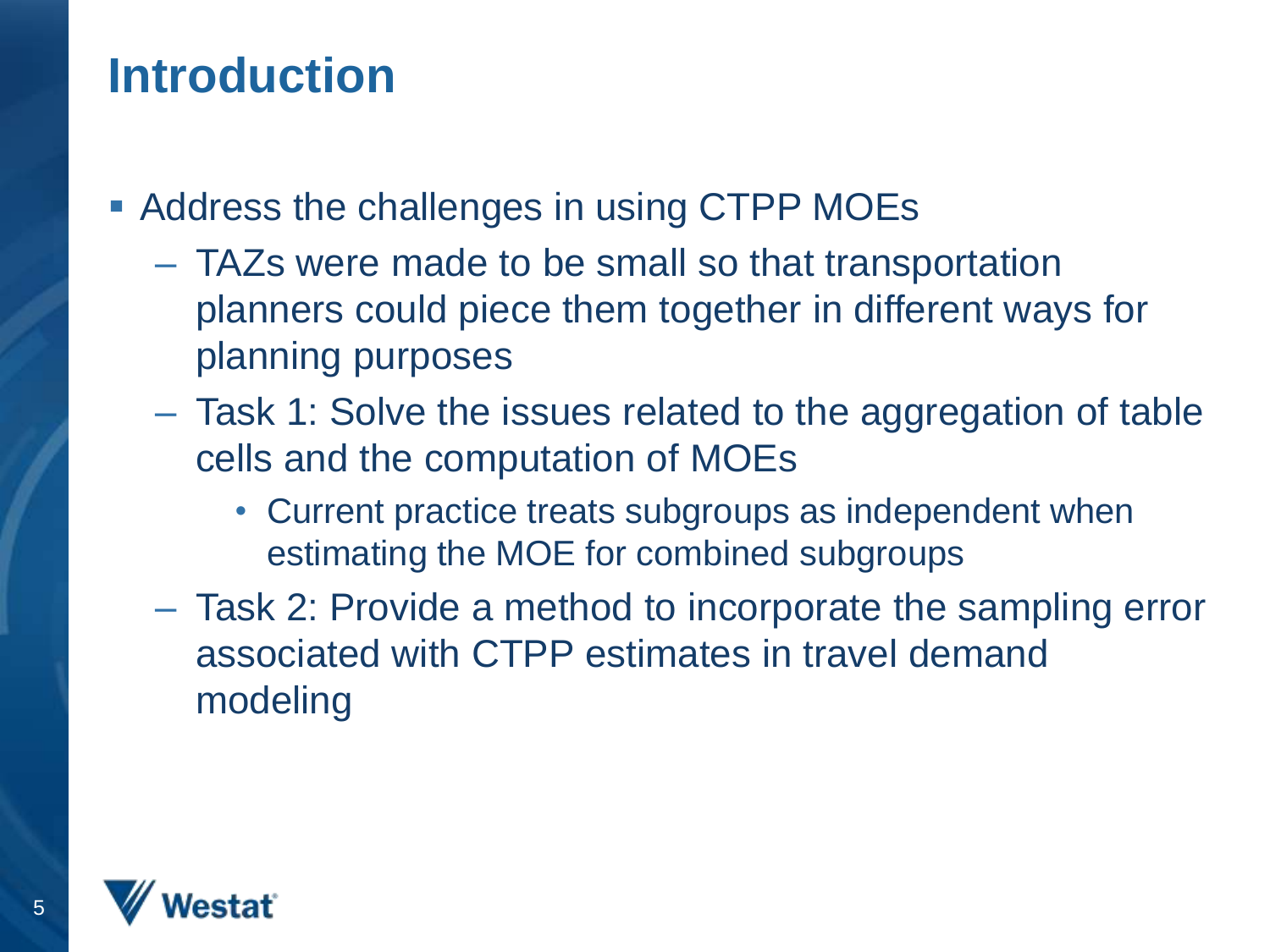- **Traditional CTPP approach -- Naïve approach** 
	- $-$  Assume  $X_i$ 's are independent
	- $X_{combined} = X_1 + X_2 + \cdots + X_n$
	- $-MOE_{combined} = \sqrt{MOE_{X_1}^2 + MOE_{X_2}^2 + \dots + MOE_{X_n}^2}$
	- Ignore covariance terms
	- Asiala (2012): resulting MOE is an overestimate (when aggregating) and seriously breaks down when aggregating more than four estimates

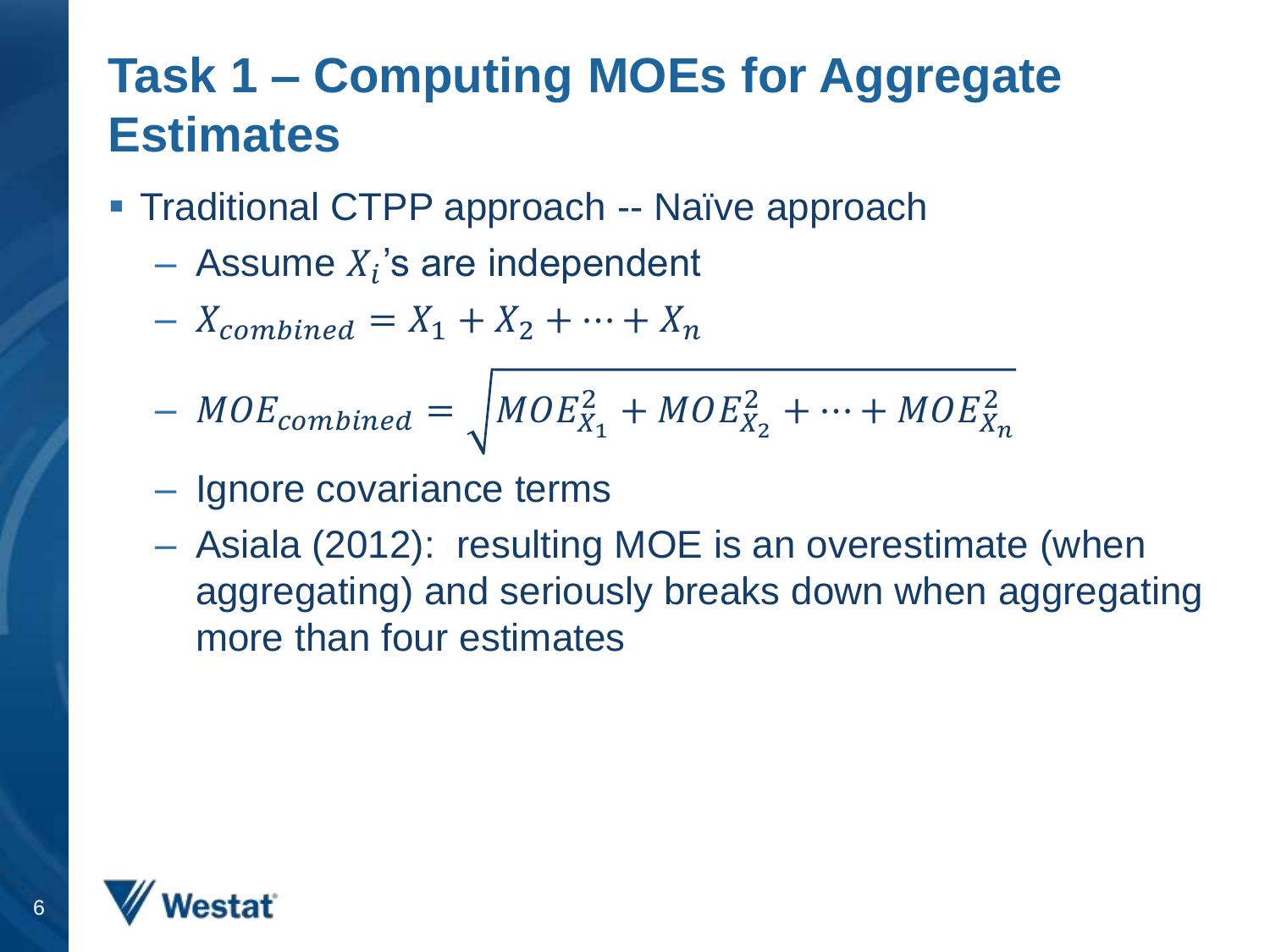- Generalized Variance Function (GVF)
	- $-$  Let  $X =$  estimated total
	- Let  $V^2$  = relative variance (sample variance divided by  $X^2$ )
	- A typical GVF is of the form...  $V^2 = a + b/X$
	- Estimation:
		- Fitted GVF model using table estimates and MOEs sampled from all CTPP tables at TAZ and TAD level
		- Sampling was done within strata defined by types of tables and sizes of table estimates
	- Adjustment:

 $f_c = var_{gvf}(X_c)/var_{actual}(X_c)$ ,  $c = 1, ...$ , C (cells to combine)

$$
f_{uw} = \frac{1}{c} \sum_{c=1}^{c} f_c, \qquad f_w = \frac{\sum_{c=1}^{c} f_c * X_c}{\sum_{c=1}^{c} X_c}
$$

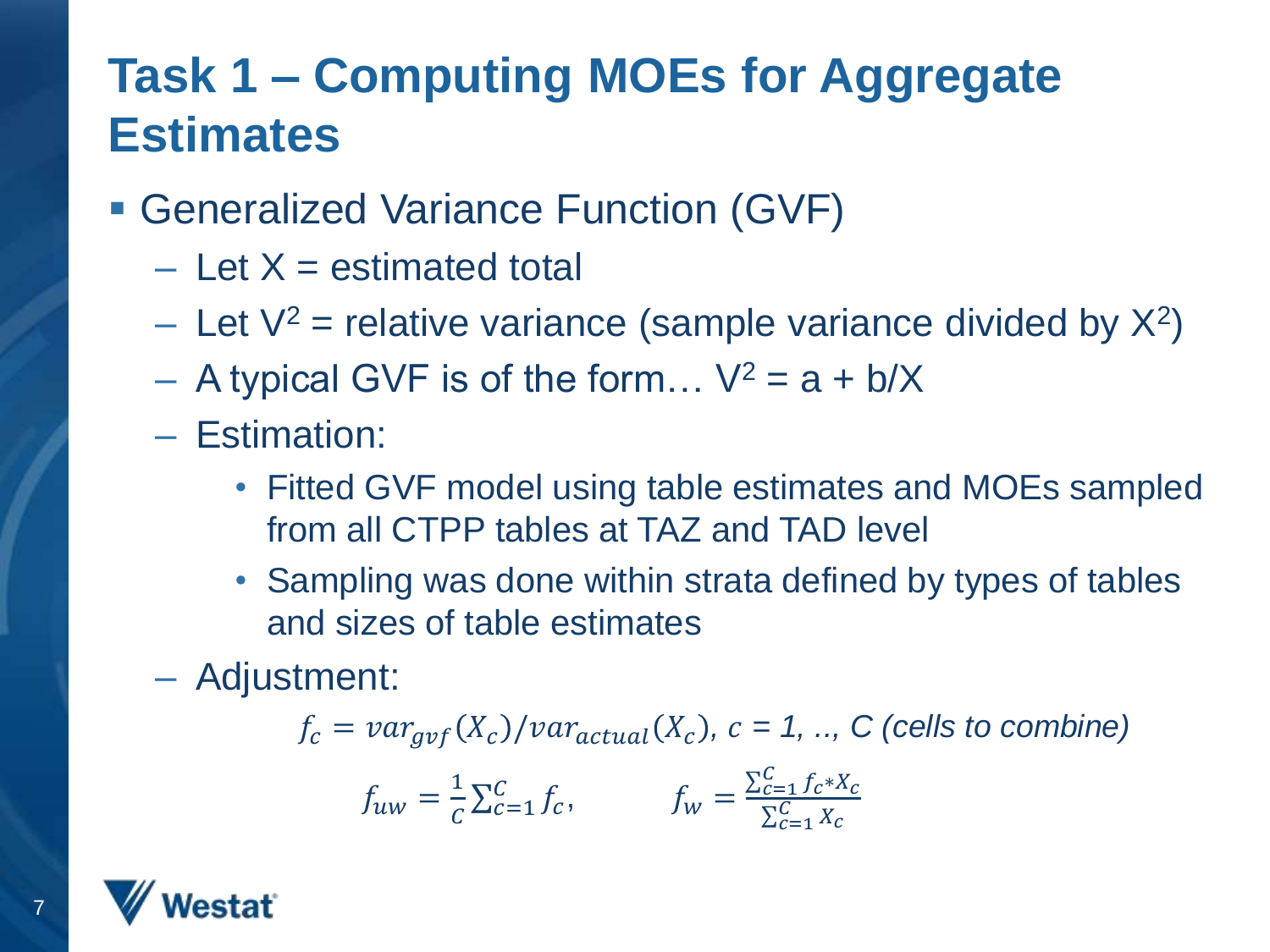#### **Evaluation**

- Selected a nationally representative sample of 200 TADs and their associated TAZs
	- Residence Table: Age (7) by MOT (3) for workers 16+
	- Workplace Table: Presence of children (2) by MOT (3)
	- Flow Table: Minority status (2)
- Assumed TAZ level tables are aggregated to generate TAD level tables
- CTPP TAD level tables were used as gold standard
- Computed ratios of MOEs using CTPP MOE as base
- Compared distribution of MOE ratios by number of TAZs combined

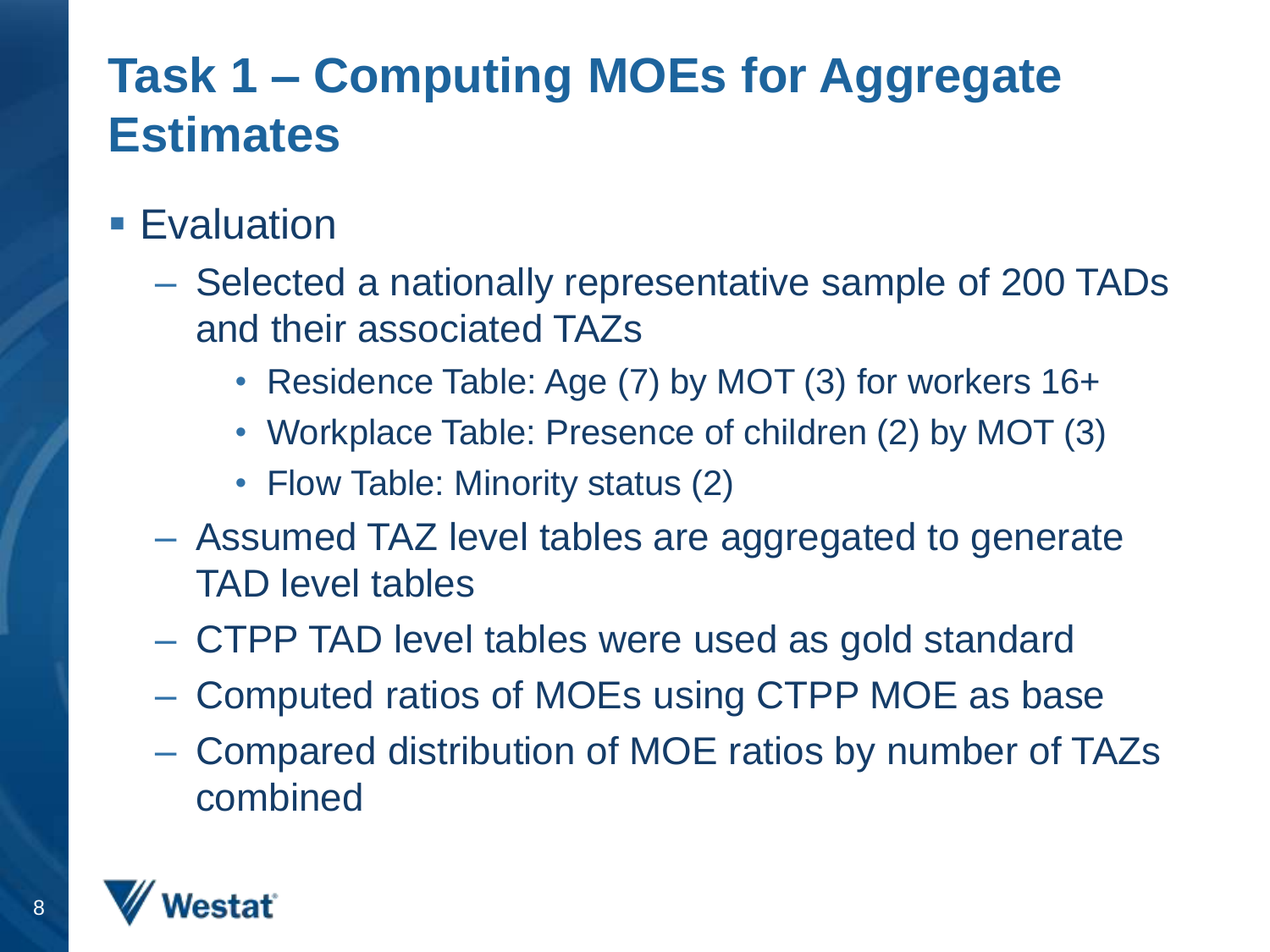#### Evaluation Results: Age (7) by MOT (3)

| # of TAZs<br>combined | # of<br>TADs | <b>MOE</b> methods    | 5 <sup>th</sup> | 25 <sup>th</sup> | <b>Median</b> | <b>75th</b> | 95 <sup>th</sup> | <b>IQR</b> |
|-----------------------|--------------|-----------------------|-----------------|------------------|---------------|-------------|------------------|------------|
|                       |              | <b>Naive</b>          | 0.91            | 0.99             | 1.04          | 1.12        | 2.97             | 0.13       |
|                       |              | Trad. GVF             | 0.85            | 1.09             | 1.25          | 1.43        | 1.76             | 0.35       |
|                       |              | U-adjusted GVF        | 0.76            | 0.90             | 0.99          | 1.08        | 1.24             | 0.17       |
| ~10                   | 2,956        | <b>W-adjusted GVF</b> | 0.82            | 0.93             | 1.00          | 1.08        | 1.25             | 0.15       |
|                       |              | <b>Naive</b>          | 0.94            | 1.04             | 1.15          | 1.31        | 1.95             | 0.28       |
|                       |              | Trad. GVF             | 0.85            | 1.07             | 1.24          | 1.44        | 1.85             | 0.37       |
|                       |              | <b>U-adjusted GVF</b> | 0.76            | 0.89             | 0.98          | 1.08        | 1.28             | 0.20       |
| 10-49                 | 2,480        | W-adjusted GVF        | 0.82            | 0.92             | 1.00          | 1.10        | 1.29             | 0.17       |
|                       |              | <b>Naive</b>          | 0.97            | 1.11             | 1.19          | 1.34        | 1.61             | 0.23       |
|                       |              | Trad. GVF             | 0.87            | 1.01             | 1.16          | 1.32        | 1.65             | 0.32       |
|                       |              | U-adjusted GVF        | 0.76            | 0.89             | 0.96          | 1.06        | 1.23             | 0.17       |
| 50-99                 | 191          | W-adjusted GVF        | 0.79            | 0.92             | 0.99          | 1.08        | 1.23             | 0.16       |
|                       |              | <b>Naive</b>          | 1.00            | 1.18             | 1.29          | 1.48        | 1.83             | 0.31       |
|                       |              | Trad. GVF             | 0.83            | 1.12             | 1.28          | 1.41        | 1.85             | 0.29       |
|                       |              | U-adjusted GVF        | 0.70            | 0.87             | 0.95          | 1.07        | 1.22             | 0.20       |
| $>=100$               | 87           | <b>W-adjusted GVF</b> | 0.73            | 0.90             | 0.98          | 1.09        | 1.28             | 0.20       |

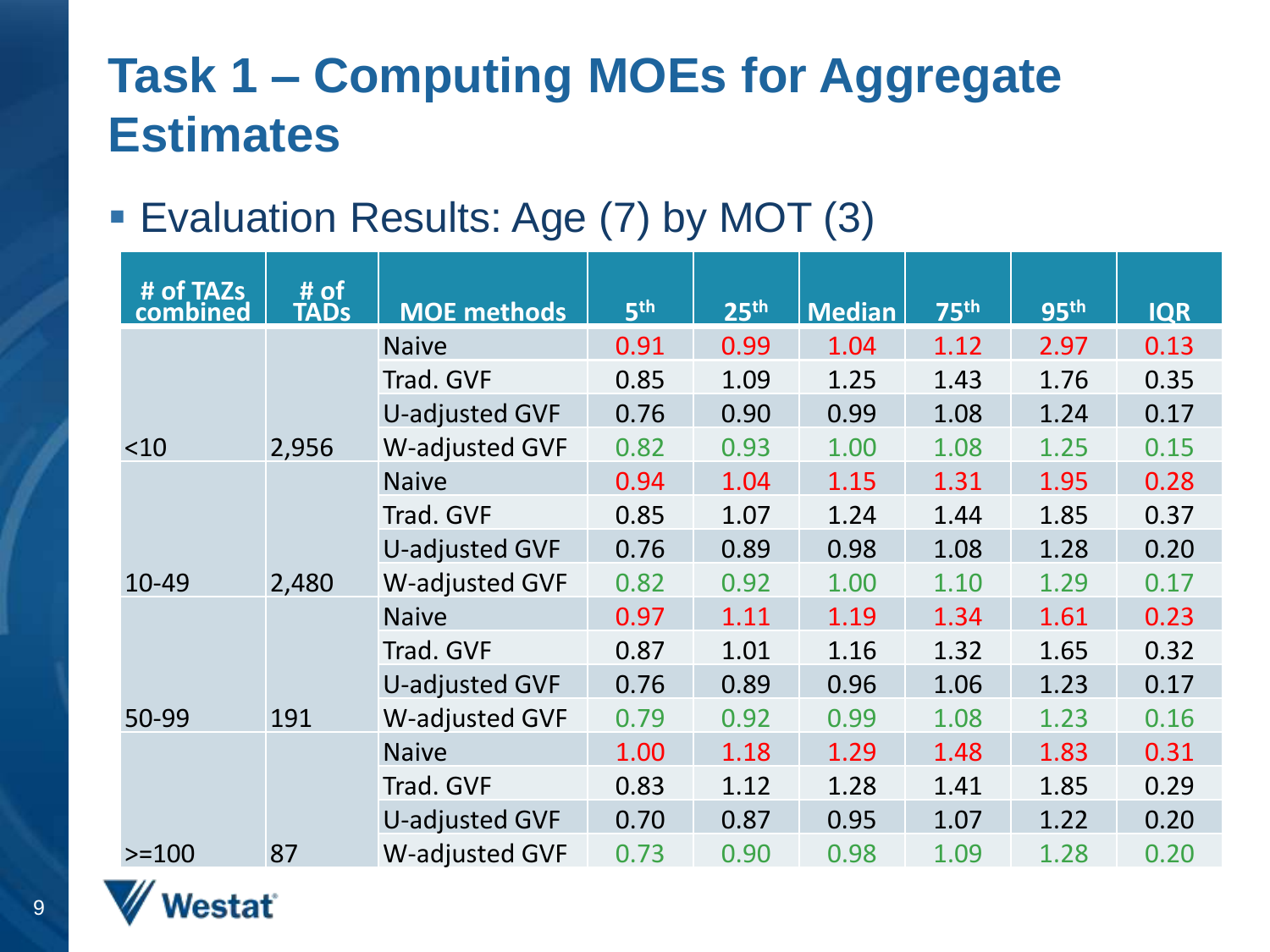Evaluation Results: Age (7) by MOT (3)

| # of TAZs combined | # of TAD<br>estimate | MOE methods <sup>1</sup> | MOE Ratios $\in$ (0.8, 1.2) | MOE Ratios<br>$\in$ (0.9, 1.1) |
|--------------------|----------------------|--------------------------|-----------------------------|--------------------------------|
|                    |                      | <b>Naive</b>             | 0.82                        | 0.67                           |
|                    |                      | Trad. GVF                | 0.39                        | 0.20                           |
|                    |                      | <b>U-adjusted GVF</b>    | 0.84                        | 0.55                           |
| ~10                | 2,956                | W-adjusted GVF           | 0.89                        | 0.61                           |
|                    |                      | <b>Naive</b>             | 0.59                        | 0.38                           |
|                    |                      | Trad. GVF                | 0.42                        | 0.22                           |
|                    |                      | U-adjusted GVF           | 0.81                        | 0.50                           |
| 10-49              | 2,480                | W-adjusted GVF           | 0.86                        | 0.56                           |
|                    |                      | <b>Naive</b>             | 0.55                        | 0.22                           |
|                    |                      | Trad. GVF                | 0.55                        | 0.31                           |
|                    |                      | U-adjusted GVF           | 0.82                        | 0.55                           |
| 50-99              | 191                  | <b>W-adjusted GVF</b>    | 0.86                        | 0.56                           |
|                    |                      | <b>Naive</b>             | 0.30                        | 0.15                           |
|                    |                      | Trad. GVF                | 0.33                        | 0.14                           |
|                    |                      | U-adjusted GVF           | 0.80                        | 0.47                           |
| $>=100$            | 87                   | <b>W-adjusted GVF</b>    | 0.78                        | 0.52                           |

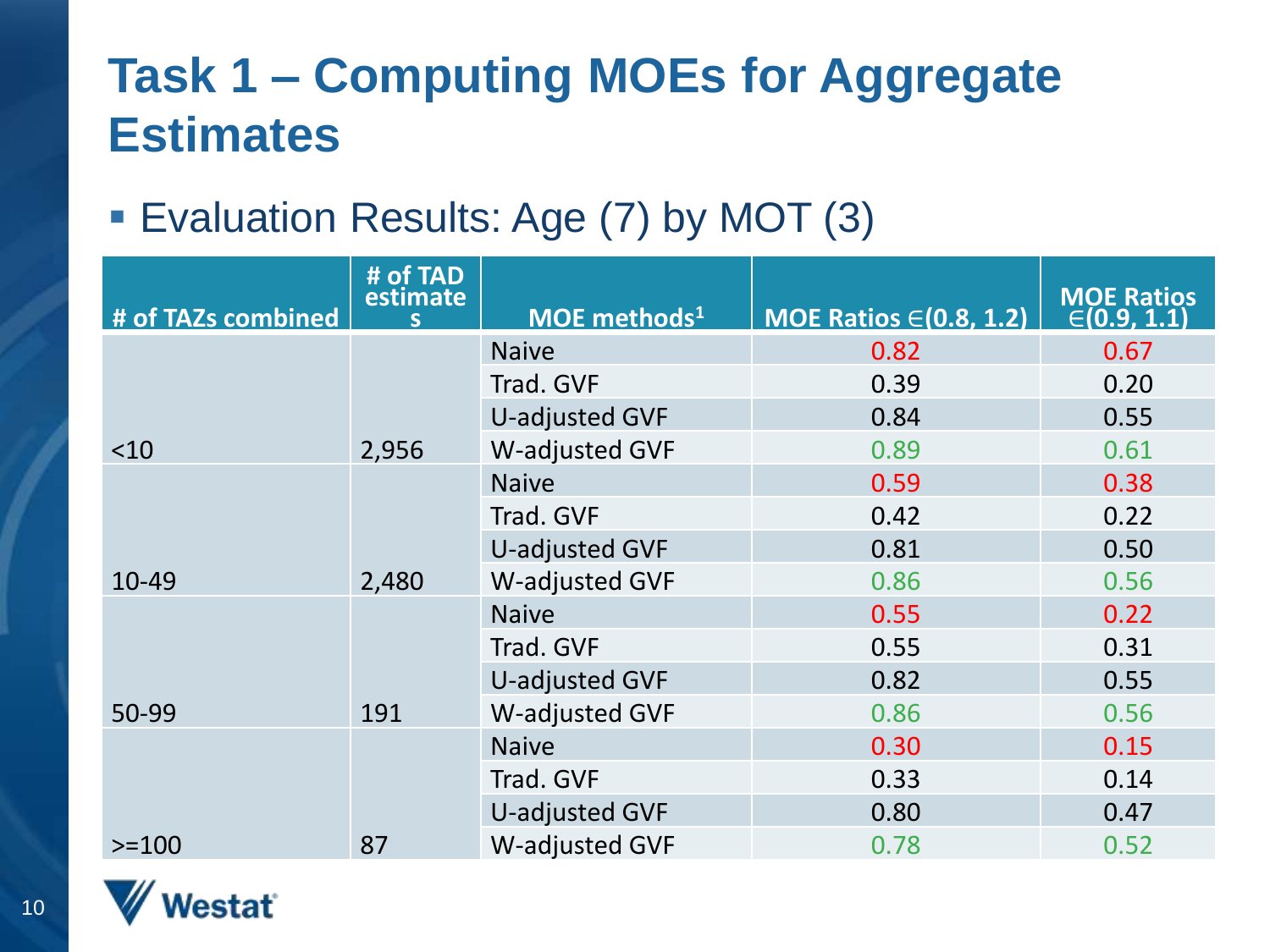- **If is difficult to incorporate the sampling error associated** with CTPP estimates in travel demand modeling
- **Replicated tables approach** 
	- Given a CTPP table, generate several plausible sets of estimates that reflect the MOEs
	- Use each plausible table (or a subset for sensitivity analysis) in planned travel demand analysis to reflect the variation in the analysis
	- Results for each replicated table can be shown graphically



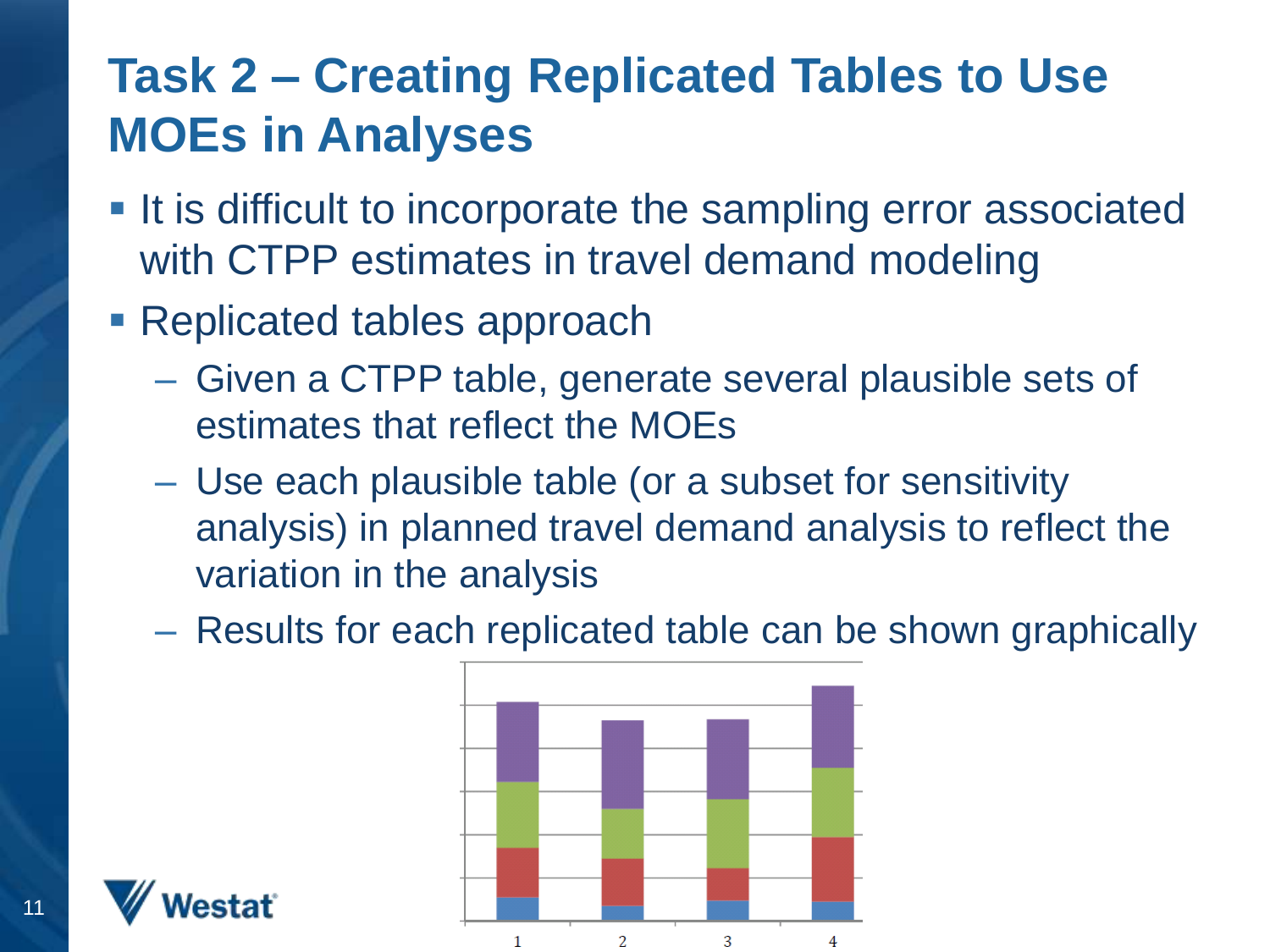- Build models to take into account correlation among cell estimates
- Model assumptions for a given CTPP table with K cells
	- Assume a normal distribution model for overall weighted counts  $X \sim N(\mu, \sigma^2)$
	- Assume a Dirichlet distribution model for cell proportions with parameters  $(\alpha_1, \alpha_2, ..., \alpha_k, ..., \alpha_K)$

• 
$$
E(p_k) = \frac{\alpha_k}{\alpha_0}
$$

•  $Var(p_k) = \frac{\alpha_k (\alpha_0 - \alpha_k)}{\alpha_0^2 (\alpha_0 + 1)}$  $\alpha_0^2(\alpha_0+1)$ , where  $\alpha_0 = \alpha_1 + \alpha_2 + \cdots + \alpha_K$ 

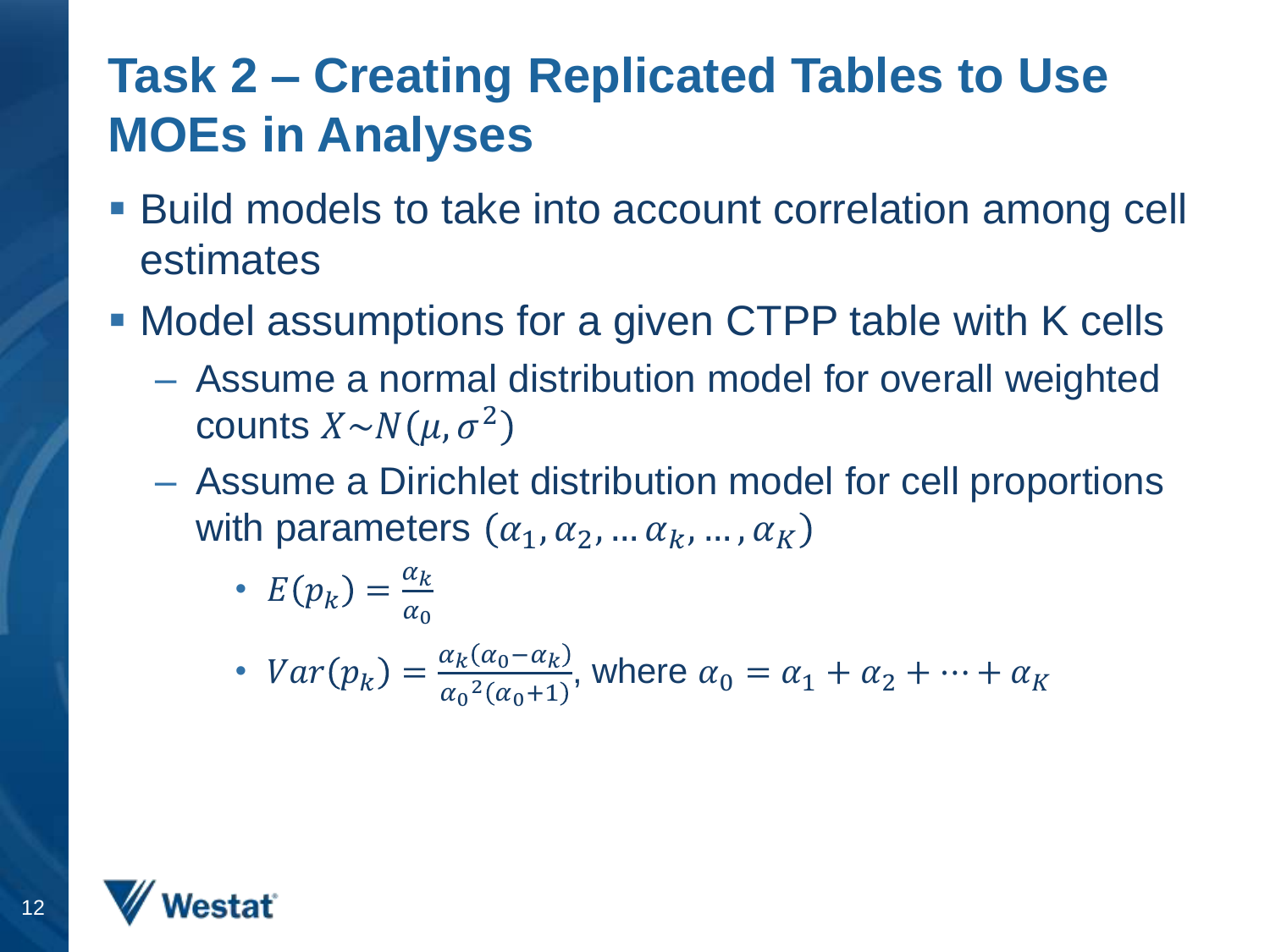- **Estimate model parameters** 
	- $\mu$  and  $\sigma^2$  can be estimated from observed total  $\hat{X}$  and its **MOE**
	- Estimate the parameters of the Dirichlet distribution from cell proportions
		- GVF method

$$
p_k = \frac{\hat{x}_k}{\hat{x}}, \quad \hat{\alpha}_k = \left(\frac{\hat{x}}{\hat{b}} - 1\right) p_k
$$

$$
Var(p_k) = \frac{\hat{\alpha}_k(\hat{\alpha}_0 - \hat{\alpha}_k)}{\hat{\alpha}_0^2(\hat{\alpha}_0 + 1)} = \frac{\hat{b}}{\hat{x}} p_k (1 - p_k),
$$

• Distance Function Method

Minimize 
$$
\sum_{k} \left( \frac{\hat{\alpha}_{k}(\hat{\alpha}_{0} - \hat{\alpha}_{k})}{\hat{\alpha}_{0}^{2}(\hat{\alpha}_{0} + 1)} - \nu_{k} \right)^{2}
$$

where  $v_k = var(p_k) = p_k^2 \left( \frac{var(\hat{X}_k)}{\hat{v}^2} \right)$  ${\hat X}_k$  $\frac{\Delta k}{2}$  –  $var(\hat{X})$  $\hat{X}^2$ 

(see Wolter, 1985)

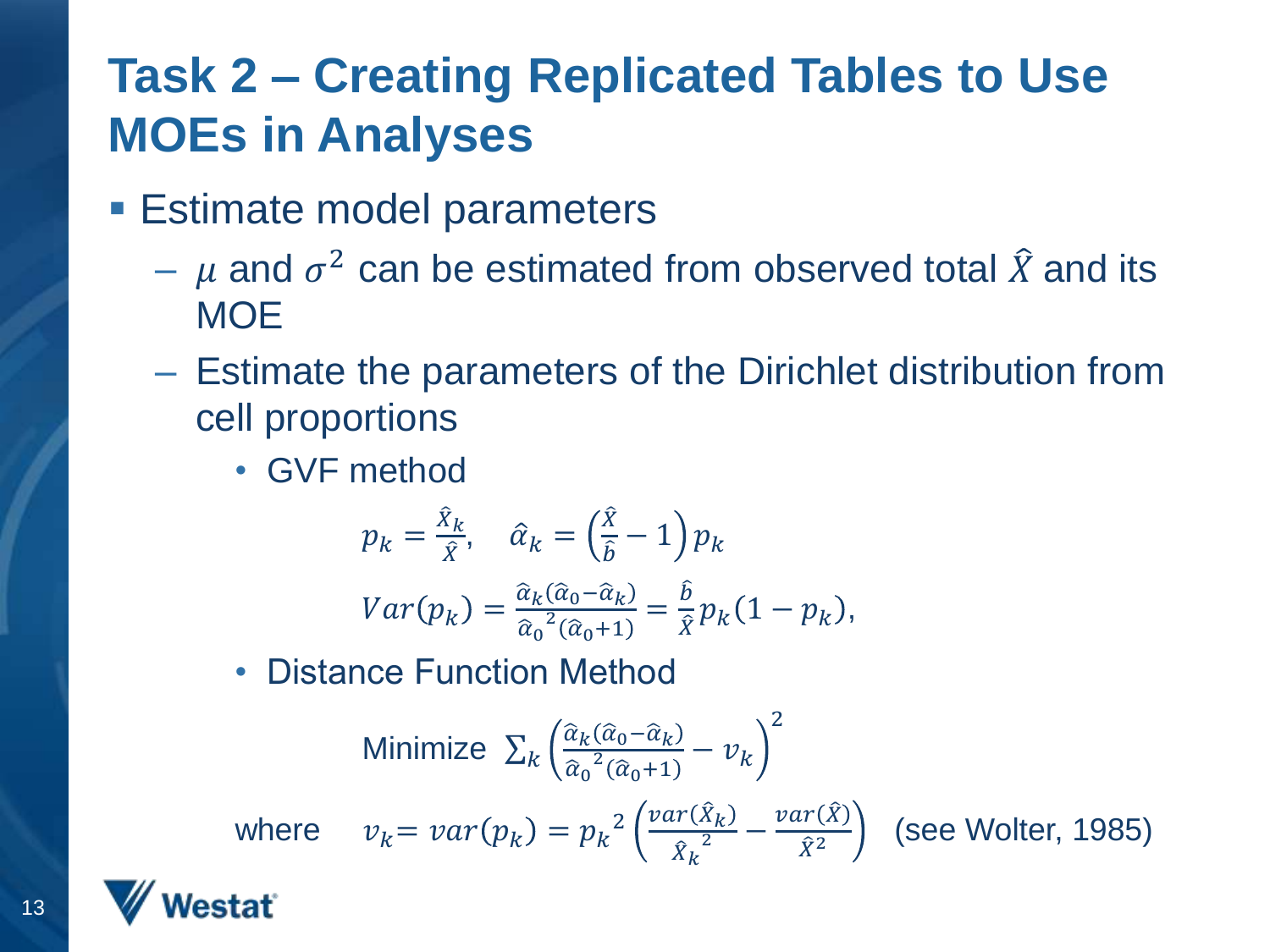- Generate replicated tables in three steps
	- Randomly draw table total  $\hat{X}$  from the normal distribution, multiple times
	- Randomly draw cell proportions  $p_k$ 's from the Dirichlet distribution, multiple times
	- Derive cell counts  $\widehat{X}_k = \widehat{X} p_k$  for each replicate

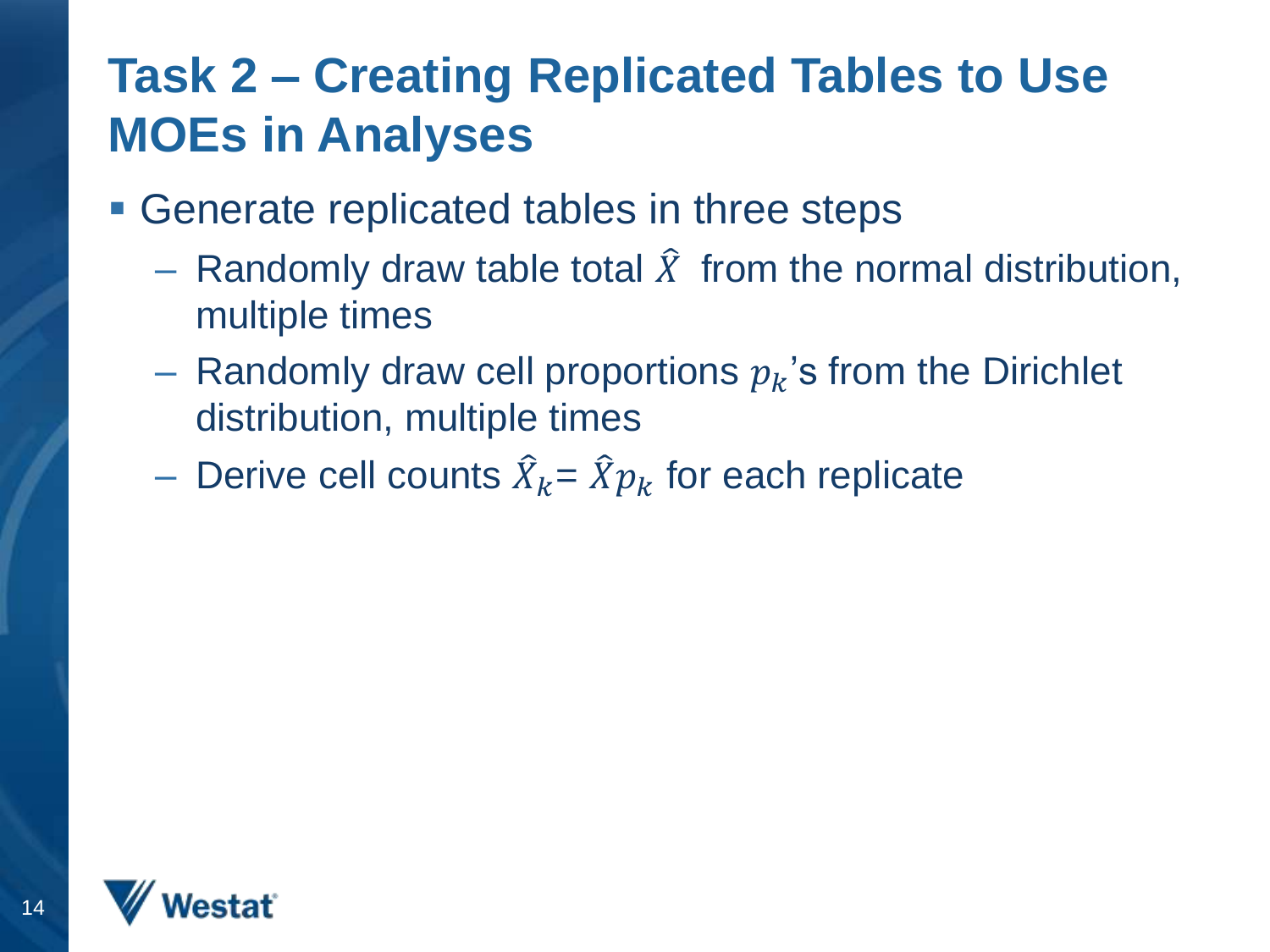- Census Bureau's "Variance Replicate Tables"
	- Published 80 variance replicate estimates for select tables from ACS 5-year
	- Can be used to calculate the MOEs of aggregated estimates
	- ACS uses a successive differences replication (SDR) variance estimation methodology

• variance = 
$$
\frac{4}{80} \sum_{i=1}^{80} (Var_{Rep_i} - ACS \ estimate)^2
$$

- Limitations
	- Does not cover all CTPP tables; has no plan to add more tables for CTPP
	- Graphing variance replicate estimates directly does not reflect the sampling error correctly

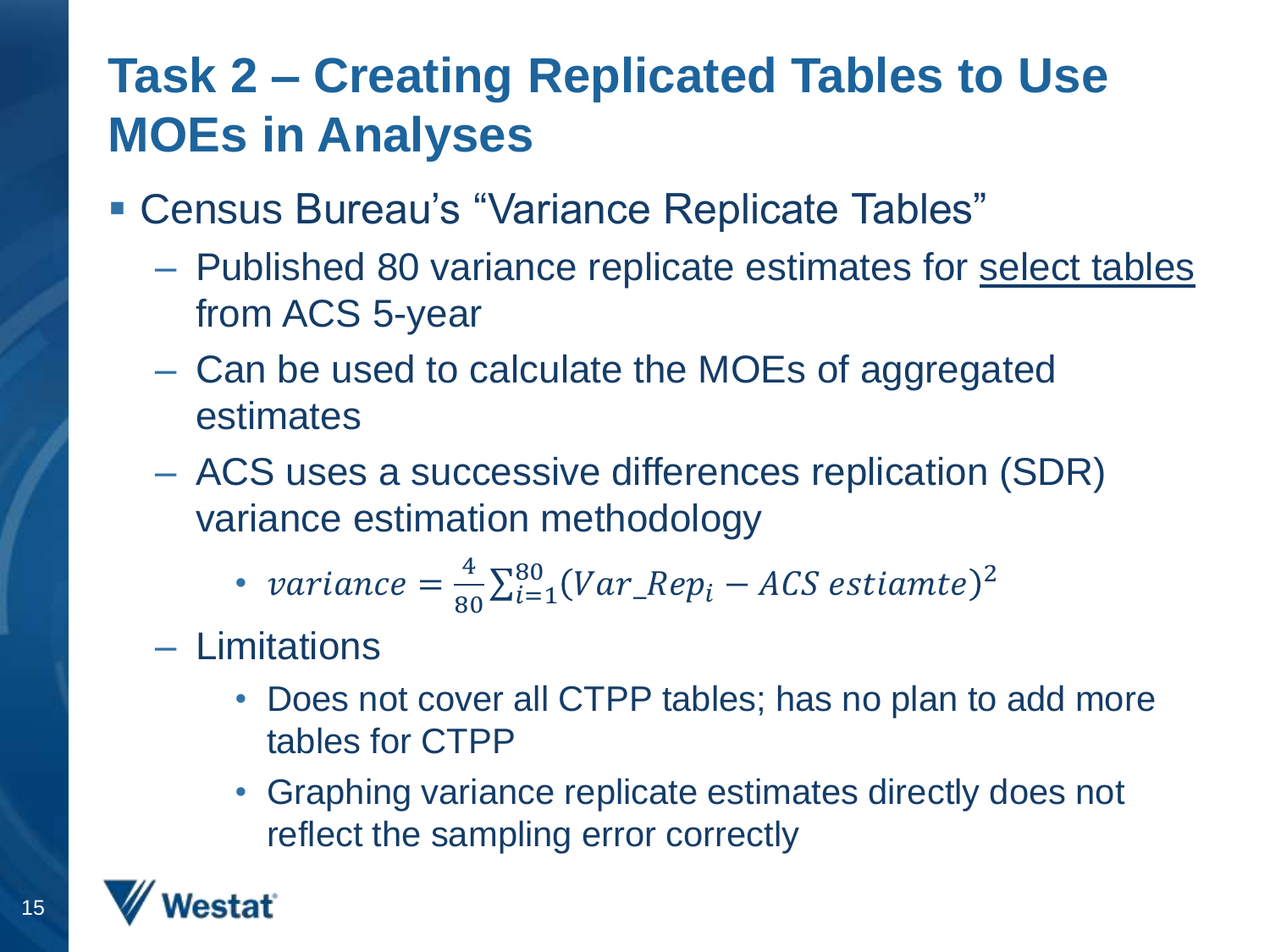### **Conclusions and Summary**

- Adjusted GVF method performed well in deriving MOEs for aggregated CTPP tables
- Replicated tables approach allows sampling error and perturbation error to propagate through to subsequent analysis and allows one to visually display results
- Toolkits
	- Computing aggregated MOEs
	- Generating replicated tables with graphical displays of the variation among the tables